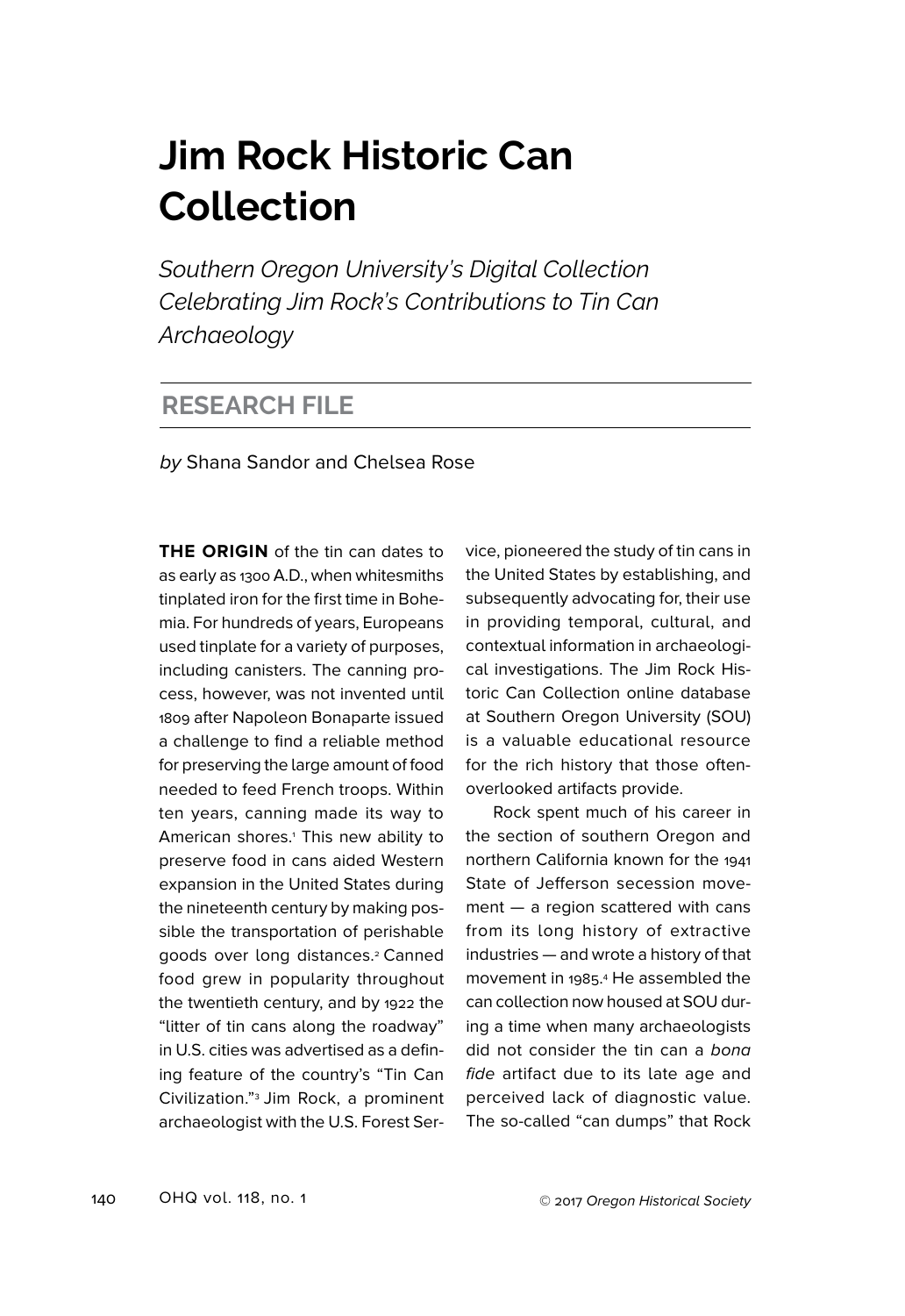

**ARCHAEOLOGIST JIM ROCK** traveled across the country with a suitcase containing his collection of tin cans wrapped in wool socks. A selection of Rock's collection is displayed here in one of his suitcases. The entire Jim Rock Historic Can Collection and Rock's publications are available online at the Southern Oregon Digital Archives (SODA). All images are courtesy of the Southern Oregon Univeristy Laboratory of Anthropology and made available by Southern Oregon University Hannon Library.

unearthed during his career are a common material product of transient labor groups and short-term occupations associated with widespread logging, mining, and railroad construction. As those industries came and went, the rusty piles of tin cans left behind are often the only traces of the complex rural infrastructure that helped build the West. Rock spent years gathering

tin cans wherever he could find them antique stores, international markets, and archaeological sites — attempting to find examples of numerous styles and phases of development. His collection of over 200 tin cans (along with a sizable collection of glass bottles) was used not only for his own study and analysis, but also to educate. He became a can activist of sorts, spread-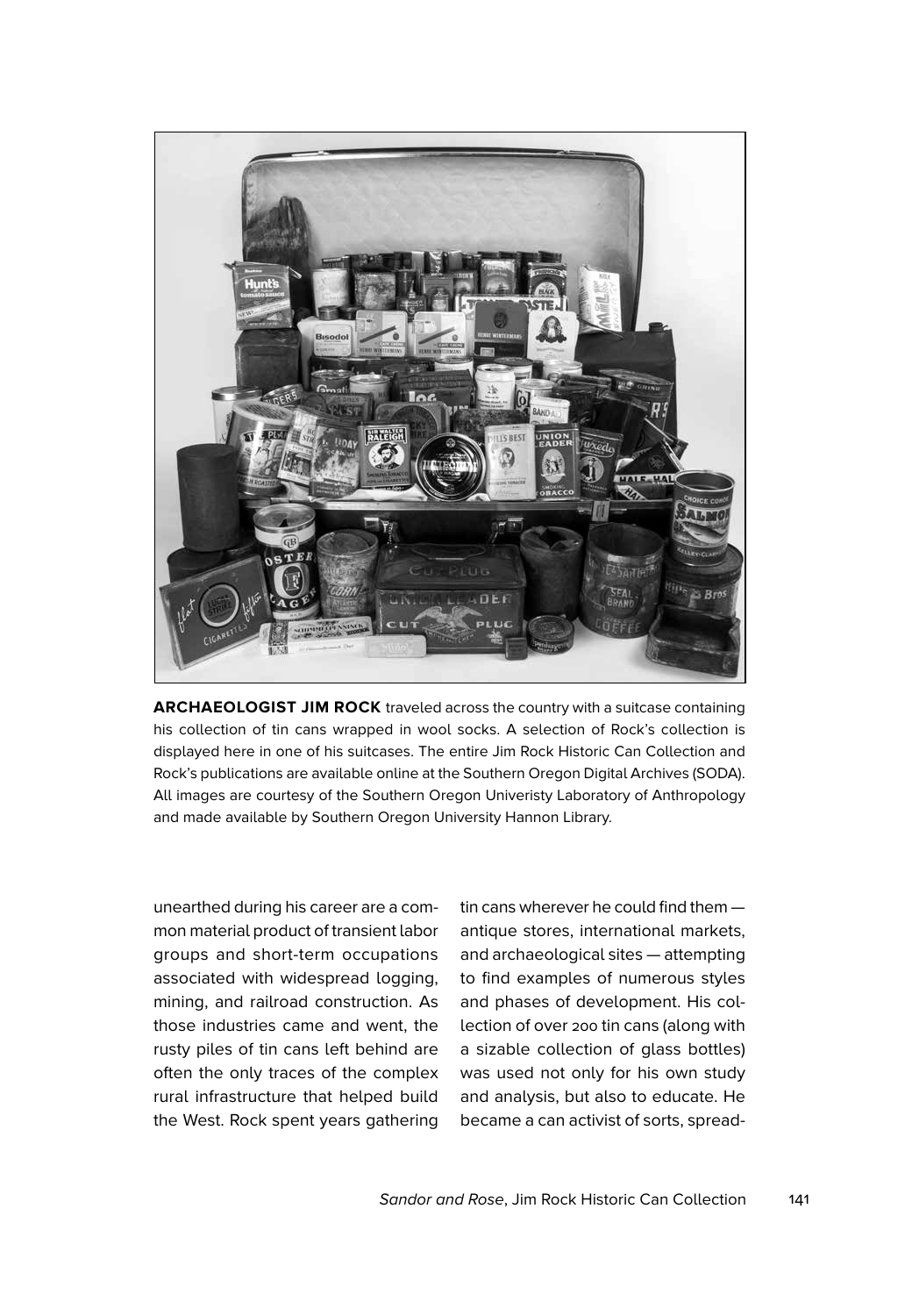ing awareness about the tin can and its usefulness as a cultural resource. He even transported his collection, carefully wrapped in wool socks and packed in suitcases, to trainings and workshops in different parts of the country, where he shared his findings about cans and their historical background and importance.

As a result of those exhibitions, Rock realized the considerable need for a field identification guide for tin cans. He compiled information on typologies and dating techniques utilizing assorted physical features of the cans, including seam, solder, closure, material composition, opening method, shape, and size. His first publication was A Brief Commentary on Cans (1987), which was later expanded into Tin Canisters: Their Identification (1989). Rock acknowledged in his introduction that even though his book "identifies many of the technological and tin canister type changes that have occurred in the United States," the guide was "neither complete or comprehensive."5 One significant addition Rock included in Tin Canisters was several lists of identification marks, lithographed symbols, embossed symbols, and body marks that manufacturers applied to date a can's production or identify the plant where it was fabricated. While other researchers focused on one particular type or brand of tin can, such as those for condensed milk or tobacco, Rock consolidated attributes for an assortment of diverse can types into his publications. Doing so revealed a complicated history of the canning industry, in which almost every new alteration reflected an

innovation or breakthrough in tin-can design or canning practices. In many cases, those changes were diagnostic and corresponded to a fixed period or point in time. Each new modification also provided valuable historical information about the period and the societal conditions under which it was conceived.

Until the 1850s, food manufacturers heavily favored the hole-in-cap can, because air was thought to cause product spoilage. This can permitted excess moisture and air to escape when cans were heated before sealing. The act of heating also killed bacteria, which Louis Pasteur eventually exposed as the real danger, further revolutionizing canning techniques.<sup>6</sup> In time, new can linings, lacquers, and coatings were developed to prevent corrosion and discoloration of products, as well as to extend shelf life. Those developments also allowed manufacturers to can previously problematic commodities such as beer, soda, and other acidic and chemically reactive goods. Bessemer steel was invented in 1856, yielding a less-expensive, better-quality can, and steel replaced iron in the tinplating process.7 Soon after, steel for cans became even thinner, and numerous alternatives to the original "hammer and chisel" canopening technique were conceived, including multiple early manifestations of modern-day can opening devices.<sup>8</sup> Such advancements were characteristic of the decades following the Industrial Revolution, leading into the Technological Revolution. The can was a shining example of how simple concepts could be systematically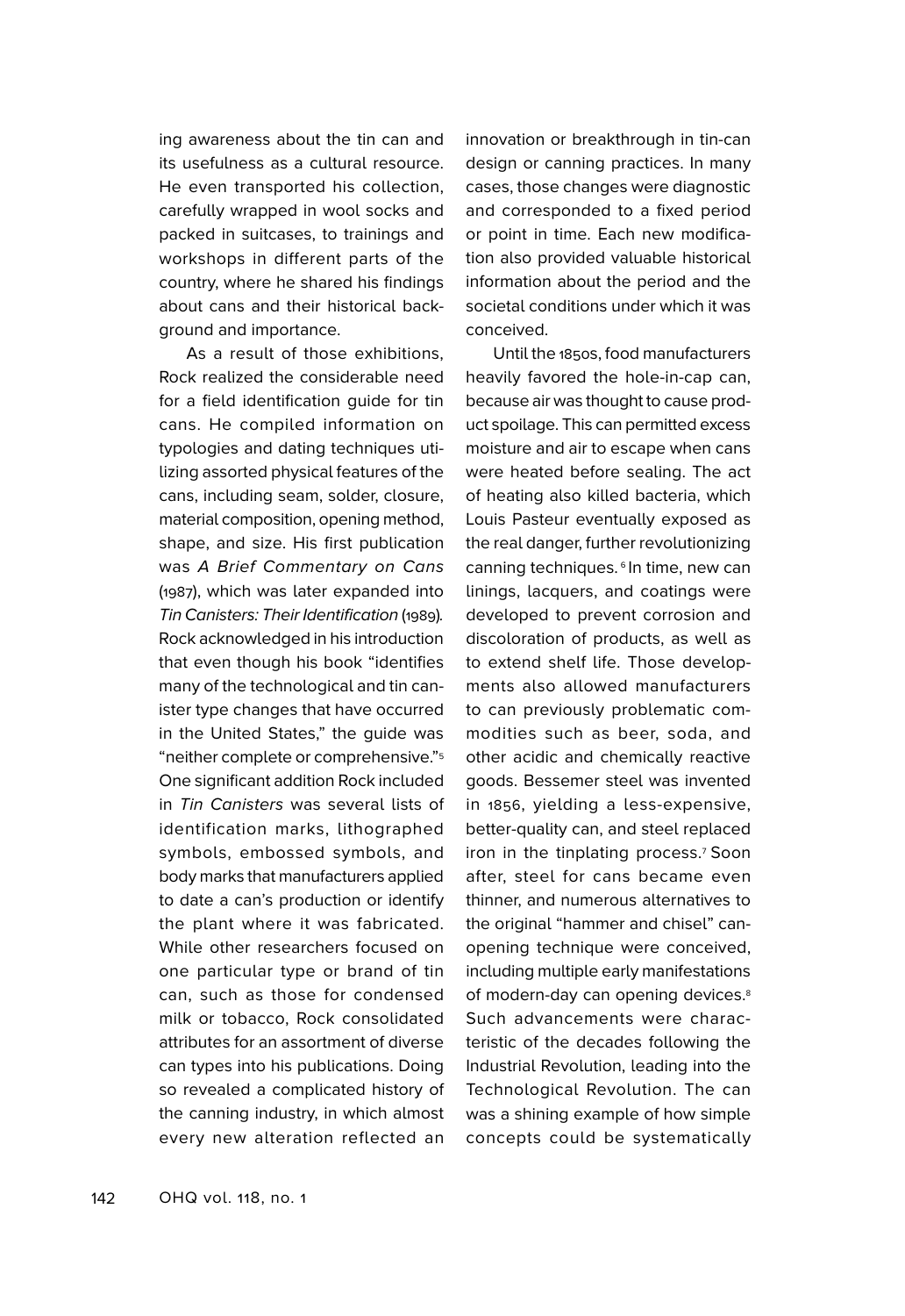enhanced during a period of great human ingenuity and expansion. Many cultural events influenced the history and development of the can in the United States, including the American Civil War. When the U.S. government invested in Borden's condensed milk products for distribution to the Union troops, the general public was finally convinced that the safety and nutrition of food in cans was not as compromised as it once had been.<sup>9</sup> In the early 1890s, the McKinley Tariff all but ended tinplate imports from Europe for several years, to the benefit of the American tinplate industry.<sup>10</sup> As national demand for cans grew, U.S. manufacturers continued to perfect production practices, and by 1900 the United States had achieved a product technically superior to any other in the world.<sup>11</sup>

The synergistic relationship between the tin can and American culture and development also extended to other aspects of the can's evolution. As mechanization in manufacturing increased, can measurements became more standardized, but they could still be found in an assortment of dimensions. A can's shape or size could be determined by what best suited the product, customer convenience, ease of packing and shipping, or simply to make a product appear unique. Cans were even crafted to hold non-food products, such as those for dispensing medicinal powders, transporting kerosene, or keeping tobacco in your pocket. Labeling also progressed beyond early minimalist and archaic techniques, and



## **THIS BORDEN'S CONDENSED MILK**

can from about 1910 is an example of American tinplate products produced after the 1890s. Borden's condensed milk was distributed to Union troops during the American Civil War, which convinced the general public that canned food was safe for consumption.

manufacturers made use of inventions like lithography and the offset press to keep up with an escalating number of cans. Those inventions also inspired manufacturers to employ labels as a form of advertising, which amplified competitiveness through brand recognition and loyalty. Labels were sometimes even used to make false claims about a product's curative powers, until the Pure Food and Drug Act of 1906 made those practices illegal.<sup>12</sup>

This emerging "Tin Can Civilization" generated an abundance of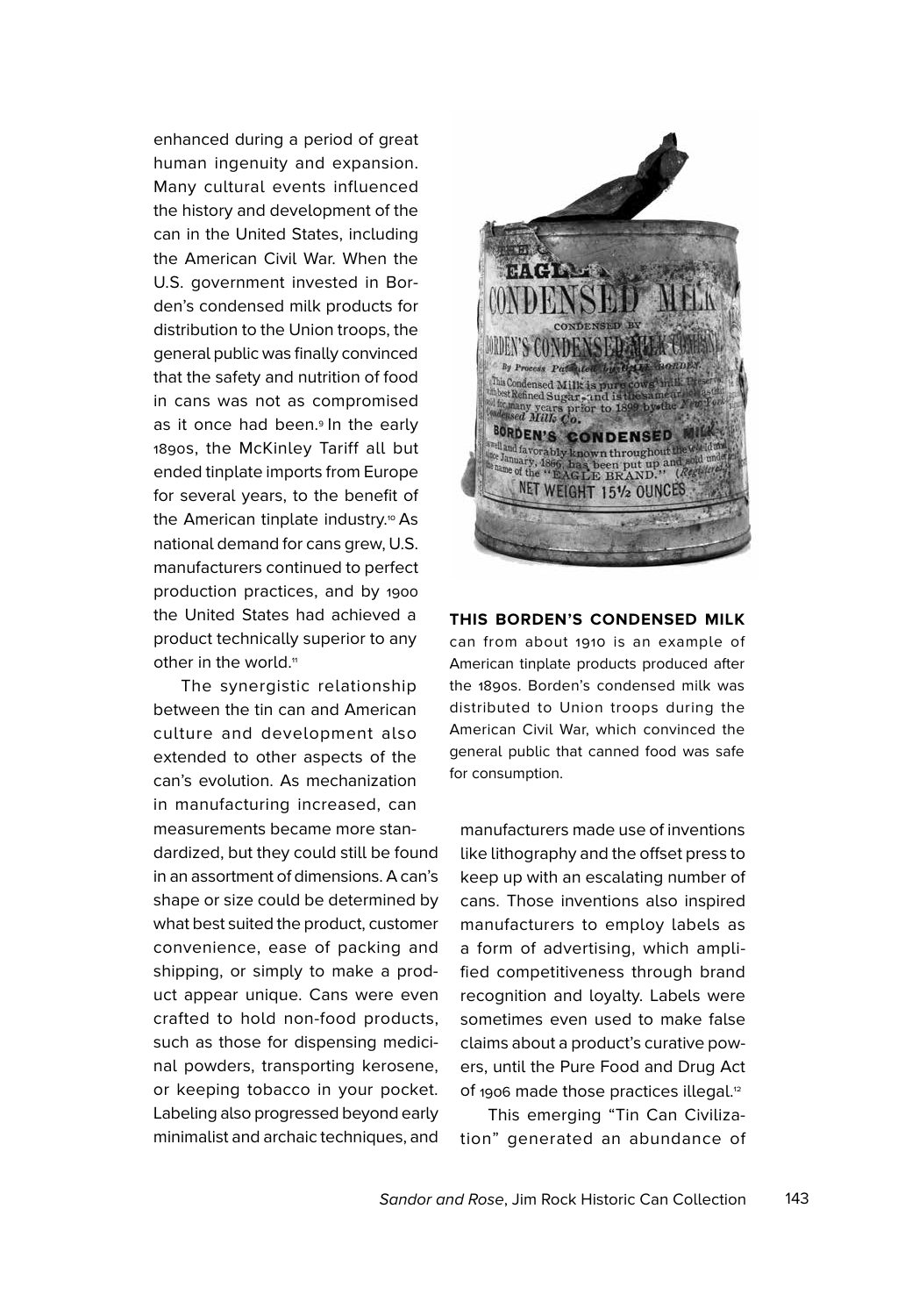

**THE OLDEST ARTIFACT** in Rock's collection is a small blasting powder can made in 1841 by Eley Percussion Caps of London. The can is only one-and-a-half inches in diameter, and both the side and top views are pictured here.

cans, due to frequent modifications and social impacts, and gave rise to a proliferation of cans found at archaeological sites in the United States and around the world. By examining can dumps and noting the variations in can technology, the volume of containers found in a single location, the types of canned goods found, and the sizes and quantities of each type, archaeologists can reach a number of conclusions. Can dumps often help determine the nature of archaeological sites, whether they were family settlements or larger industrial operations, when they were inhabited, and for how long. The cans also reveal evidence of those who populated these sites, including ethnicity, diet, and health, and even their preferences and quality of life.13 In a broader context, the information gathered about these sites provides a critical perspective on many influential societal shifts of the nineteenth and twentieth centuries, such as the growth of industry and capitalism, immigration patterns, and the settling of the West.

The oldest can in Jim Rock's collection is a small primer can created for Eley Percussion Caps of London, England, in 1841. These small round one-and-a-half-inch diameter cans were designed to hold exploding blasting powder for rifles, pistols, and shotguns. They were considered to be a vast improvement over the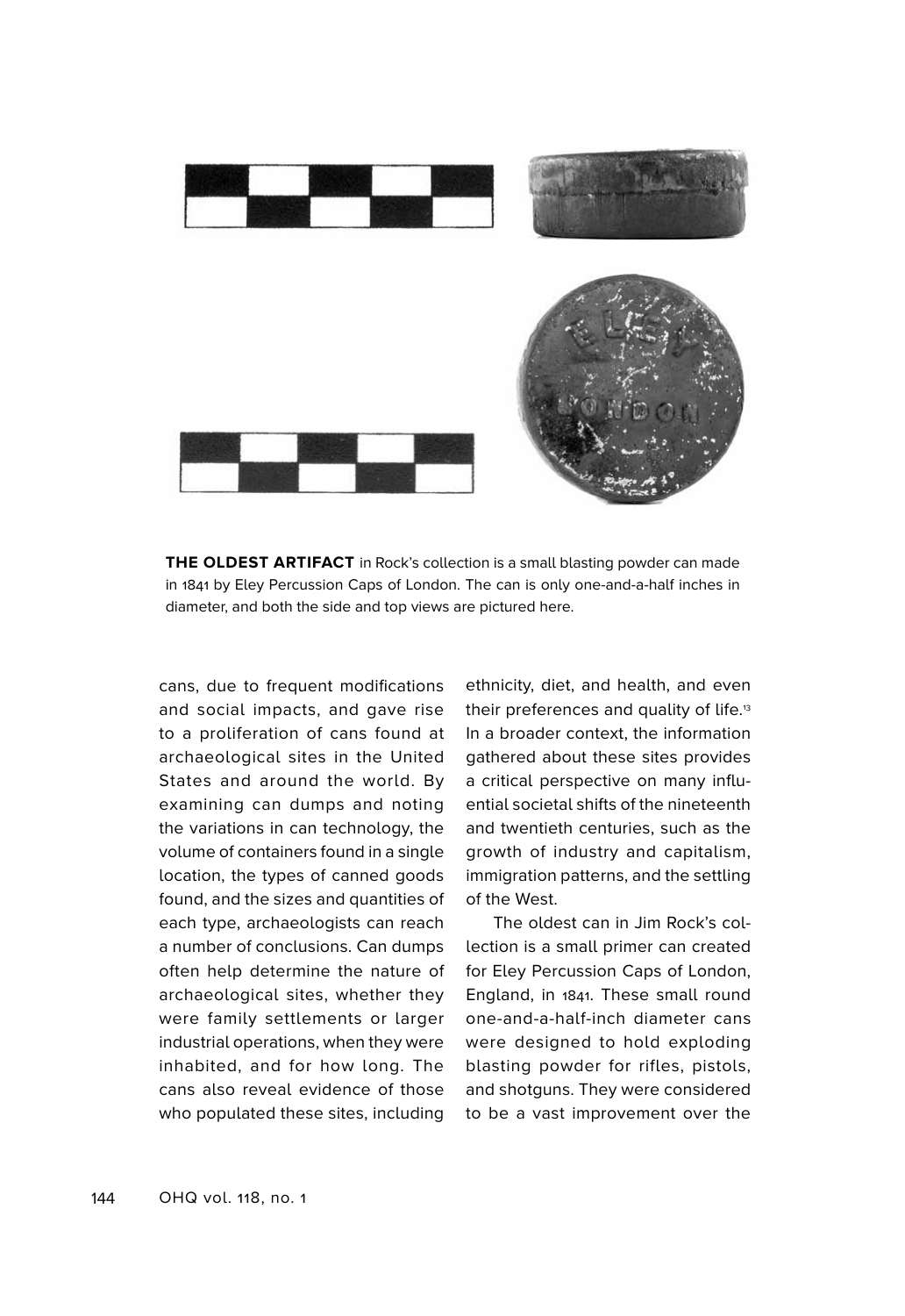fuse or powder trail that had been used previously, and Henry Deringer, inventor of the derringer pistol, would go on to convert his famous guns so that they used only those new percussion caps.14 Some cans in the collection are identifiably specific to earlier days in history and provide a snapshot of the lifestyles of that time. One such instance is the Vaporole Aromatic Ammonia tin from about the 1930s, which still contains three small, unopened capsules of smelling salts. Another example is an opium can, the only example in the collection made of brass; these can types are ubiquitous on sites associated with the Chinese migrant diaspora, such as mining and railroad camps.<sup>15</sup>

Other cans present an interesting timeline in the history of a single brand, such as the Prince Albert Tobacco upright pocket tins and packages. There are thirteen distinct versions of this packaging in the collection, spanning eighty years of production. Each variation in the cans' styles gives a clue to the year they were manufactured, such as the change from tinplate to iron to paper, or the fact that the image of the man in the Prince Albert coat appears on both the front and back of the tin, or even that the lid was altered to be an internal friction hinged lid.16 The collection also has quite a few international tins, including cigars imported from Europe through Canada, and a can of Russian sprats (a small,



**THIS VAPOROLE AROMATIC AMMONIA** tin from the 1930s provides a snapshot of lifestyles from an earlier time. The tin contains three small, unopened capsules of smelling salts.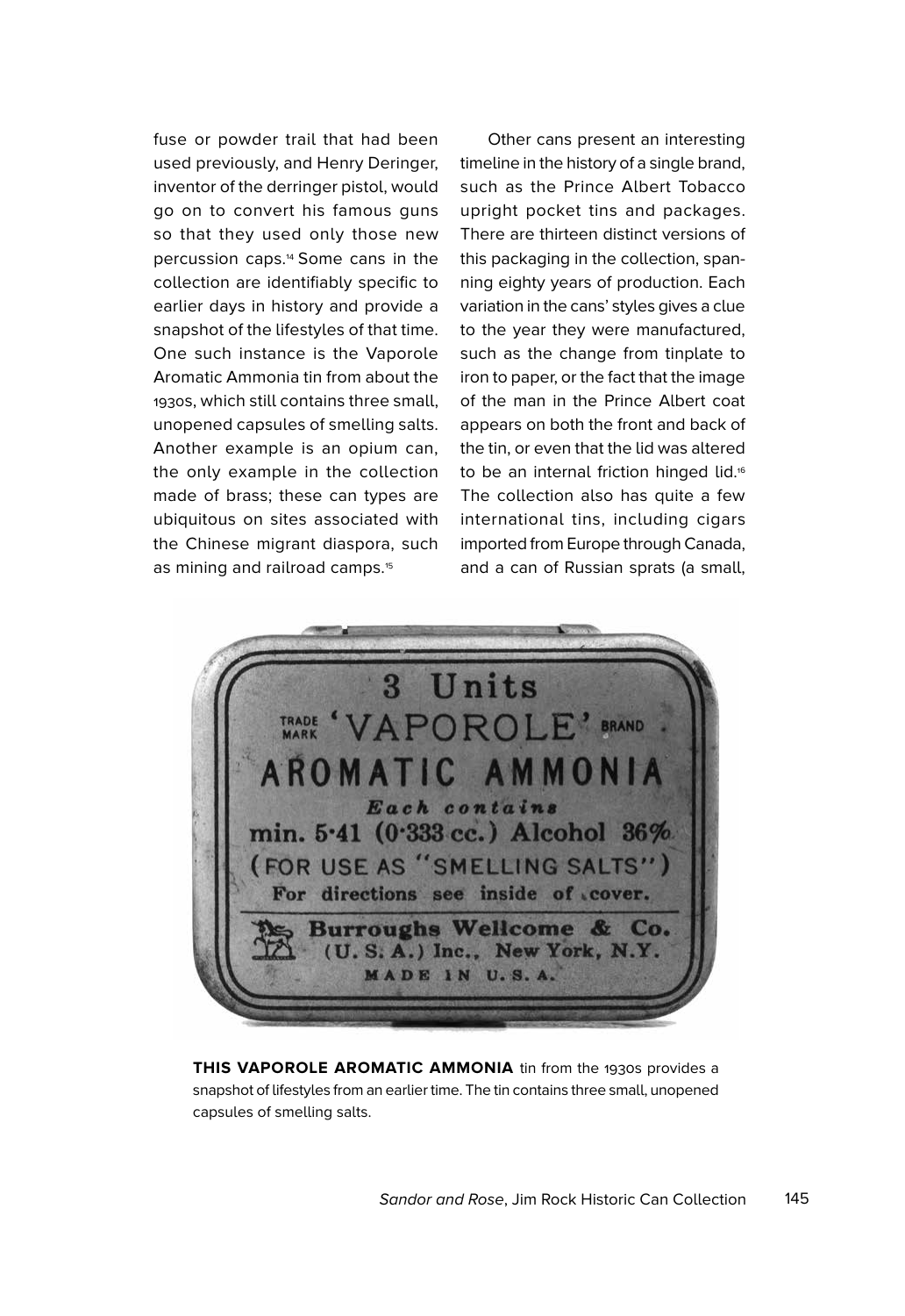

**ONE OF THIRTEEN** Prince Albert tobacco containers in the collection, this upright pocket tin manufactured between 1913 and 1960 held crimp-cut tobacco used for pipes and cigarettes. The Prince Albert brand tins in Rock's collection span eighty years of production.

oily fish often mistaken for sardines) that Rock purchased and brought back from Leningrad (now St. Petersburg) in 1988. These examples provide significant global context for comparison with U.S.-made can technology, as well as insight into the various ethnic groups that may have transported cultural product preferences to settlements in the United States.

**ROCK CONTINUED** to use his collection to educate both professionals and the general public about the archaeological implications of cans even after his retirement in 2002. Following his death in 2010, his collection was donated to the Southern Oregon University Laboratory of Anthropology (SOULA). In early 2013, staff at SOULA and Southern Oregon University's (SOU) Hannon Library first discussed the idea of creating a digital version of Rock's collection for the Southern Oregon Digital Archives (SODA).17Having benefitted from a grant in 2001 to adopt digital technology, the Hannon Library already had in place the necessary infrastructure for constructing digital collections and helped to launch the first two SODA collections — the Bioregion Collection and the First Nations Collection — and a third, the Southern Oregon History Collection, was later added. Today, the three collections comprise over 3,000 text docu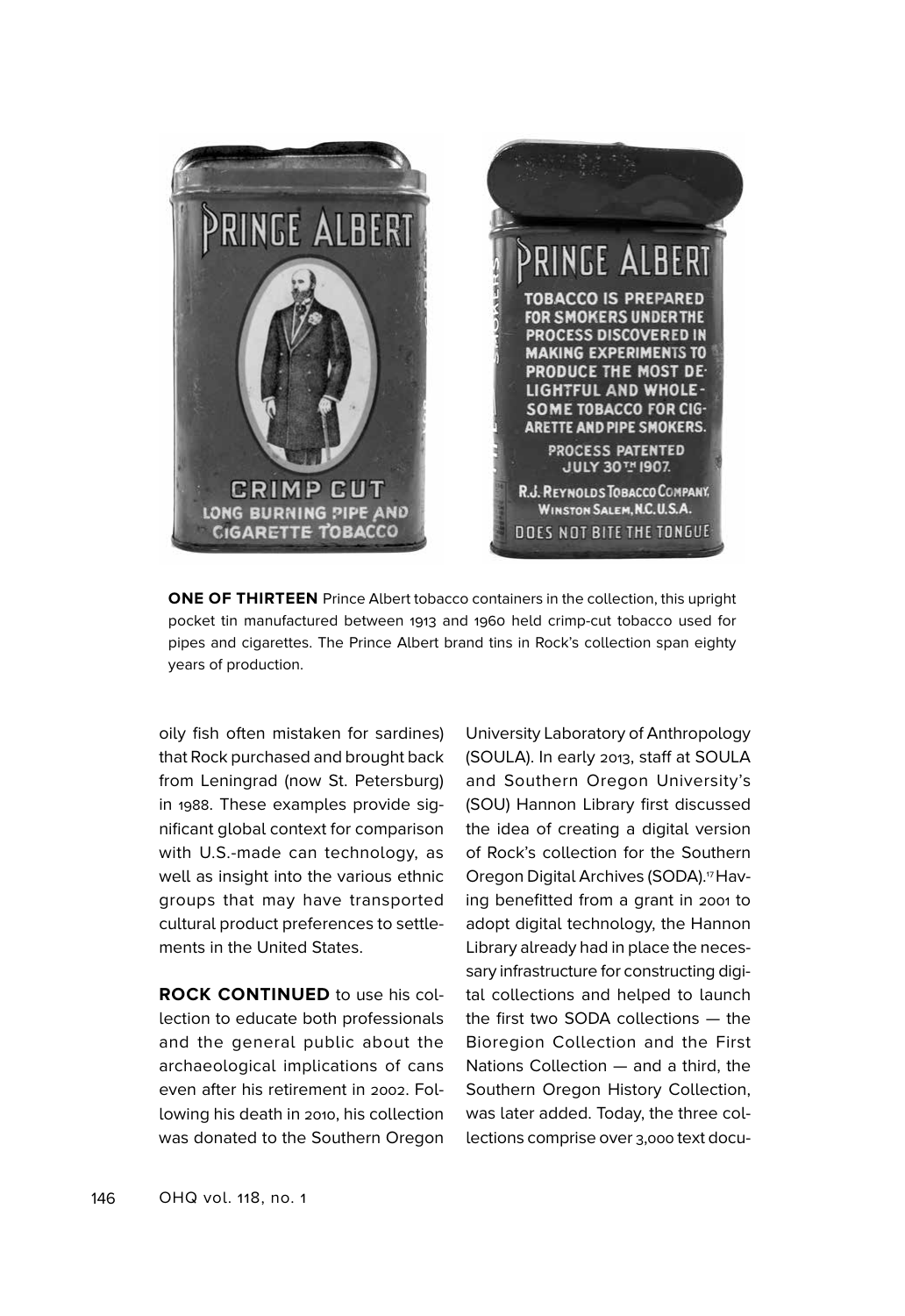ments and continue to grow. After the success of the first three collections, Hannon Library staff began building photograph and image collections that further documented southern Oregon's history and culture. Most of the early image collections resulted from collaborations with local organizations such as the Oregon Shakespeare Festival and the Southern Oregon Historical Society. Hannon Library staff also cultivated partnerships with various departments at SOU, which led to collections co-developed with the Biology department (Bumblebee and Butterfly Collections), the Anthropology department (Dean and Mary Collins Collection), and the Math department (Geometry in our World). And so, they welcomed the opportunity to work with SOULA to create the Jim Rock Historic Can Collection online database that could serve as a portable resource for researchers nationally, thereby expanding the physical collection's reach and influence.

Production on the Jim Rock Historic Can Collection began in 2014 with the conversion of 168 physical artifacts into digital representations. Shana Sandor, Digital Projects & Electronic Resources Specialist, photographed multiple sides and angles of each can in an effort to capture a three-dimensional object in a two-dimensional format without losing any of its original integrity. Sandor gave special attention to distinctive features and characteristics that might assist in classifying and dating of similar cans. A centimeter scale was photographed with the cans to assist with visualizing size and proportion. Each can photographed differently, so white or black backgrounds were selected to enhance individual coloring, and lighting was constantly rearranged to avoid glare and minimize shadows. High quality, 600 ppi, images allow visitors to zoom in and out on the photos and examine fine details more closely. Finally, the images were carefully edited to ensure that the digital reproductions matched the physical can as closely as possible.

Operating under the direction of archaeologist Chelsea Rose, SOULA compiled metadata for each item that described key attributes in a comprehensive and searchable format. The metadata fields enable archaeologists to look up a can (or can fragment) using the diagnostic elements that Rock established, such as size, shape, material, or even label text. SOU anthropology student and SOULA intern Kyle Crebbin carefully measured each can and assembled descriptive information from Rock's publications and associated notes, including meticulously transcribing and recording diagnostic markings. International tins often required the most research to complete the metadata, whether it meant using online translators to discover the product they contained, or, for example, reaching out to a librarian at Portland State University who could interpret Chinese characters on a very rusty can lid. (The characters on the can were deciphered to mean 'army general,' and additional unsuccessful research to determine the can's contents turned a relatively straightforward rusty artifact into a cryptic clue.) By treating Rock's can collection as a database, rather than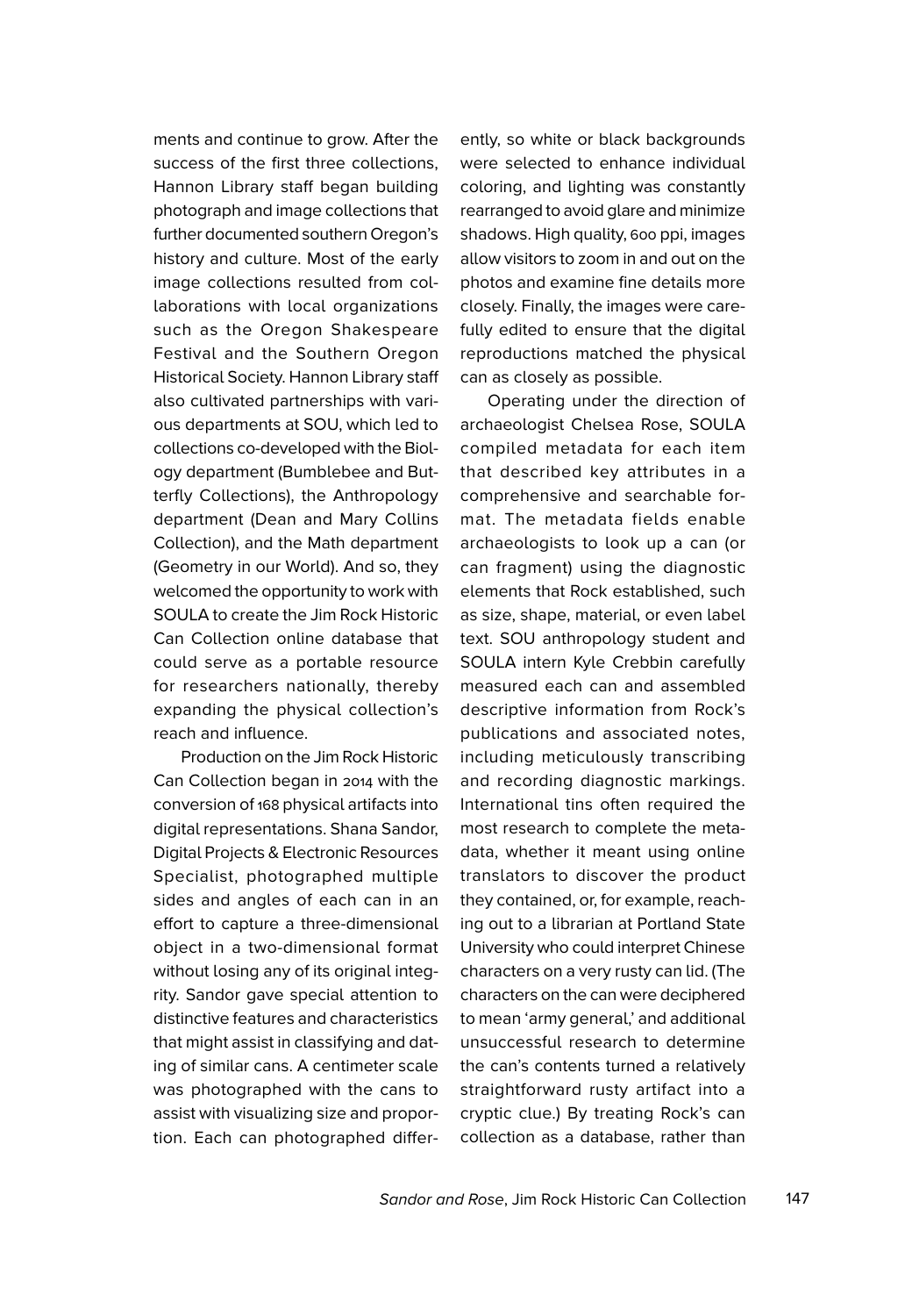just a compilation of images, archaeologists in the field now have the ability to identify and date artifacts on the spot. The database provides the tools to translate a pile of cans into an assemblage of analytical data and helps archaeologists draw conclusions about those who left the cans behind and when.

In addition to the can collection, Sandor also photographed one of Jim Rock's famous travelling suitcases with its contents, including forty note cards Rock created to accompany the cans during his presentations. His field identification guides, which continue to be essential reference materials on the subject of cans, were also scanned. Because these highly sought-after documents had been self-published in limited quantities, archaeological labs across the nation were using third, and fourth-generation photocopies. The new searchable PDF versions of his guides, scanned directly from Rock's original copies, are now freely available to anyone through the online collection. Rock's other publications were also scanned, including a chronology of the tin can, two documents detailing can anatomy and cylindrical can end types, and an article written for Historical Archaeology in 1984 that focused on dating archaeological finds in the American West. A short biography of Rock written by Chuck James and Jeff LaLande and published in Current Archaeological Happenings in Oregon after his death, was also included in the online database. And Rock's widow, Mary Ellen, kindly provided a photograph of the man himself, so that

his face might also be associated with the unique story behind the original collection.

The Jim Rock Historic Can Collection went live on December 23, 2014. 18 Since that day, the collection has had over 20,000 views, and the website has now been linked to a number of anthropological and archaeological societies and referenced in numerous scholarly works. Thanks to pioneers such as Rock, archaeologists now regularly use cans to date sites, track the availability of consumer goods to remote areas, estimate population based on the volume of food consumed, explore cultural identity through food preferences, and even identify past activities through the presence of non-food cans. Open and easy access to Rock's comprehensive gallery of historical cans allows researchers and can enthusiasts to identify even partial can fragments to a degree that provides useful information about the object and, potentially, its consumer. Although the Rock collection is complete and no more cans will be added in the future, an "Additional Resources" section online allows the collection to remain a living document. This page contains links to helpful resources that may assist researchers in dating and identifying cans, as well as other related subjects that may be of interest to anthropologists and archaeologists. Since Rock acknowledged that his research was only a starting point, recognizing those who are able to expand his findings was important to his legacy of education, so the page also contains links to documents where the Jim Rock